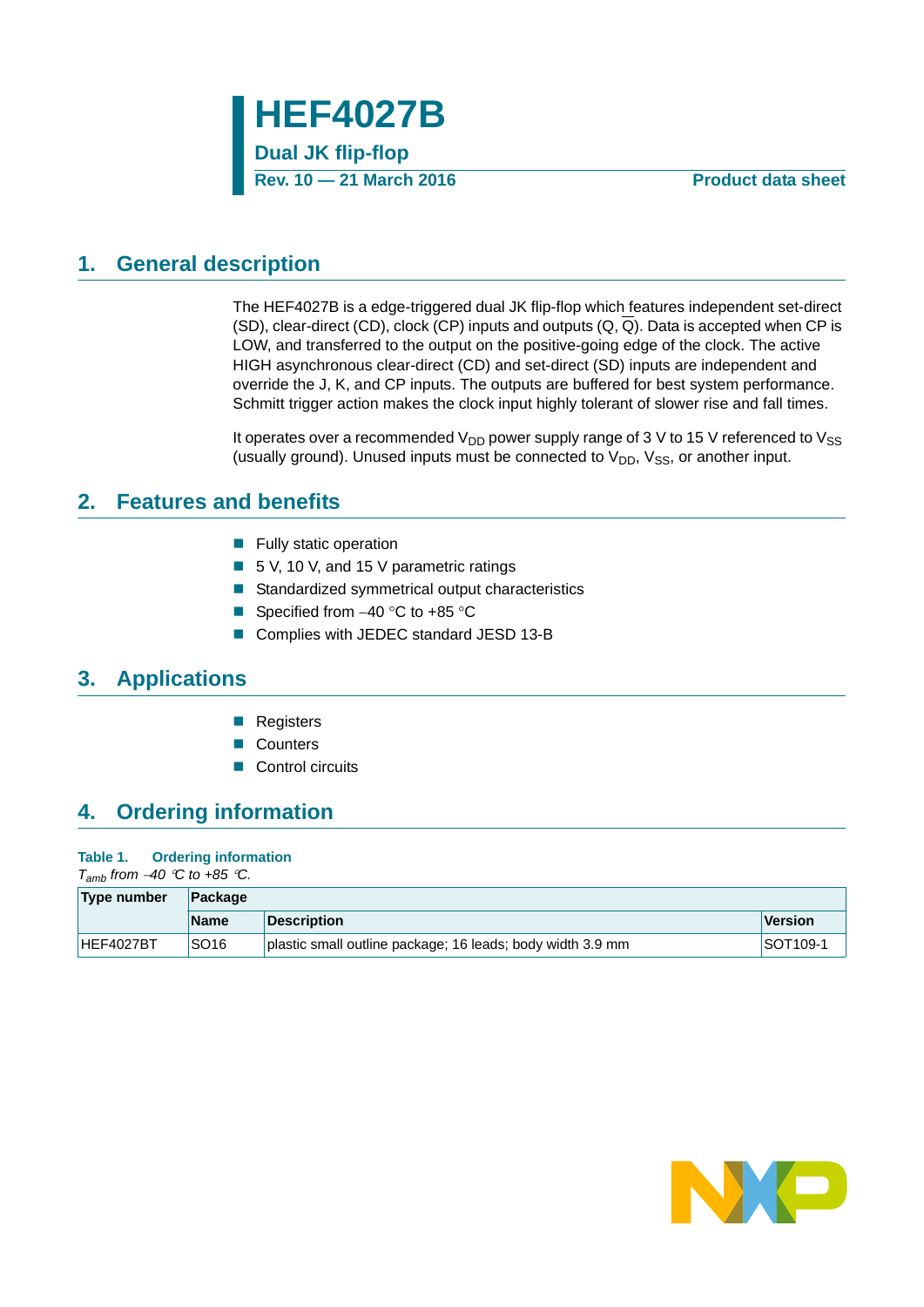## <span id="page-1-0"></span>**5. Functional diagram**



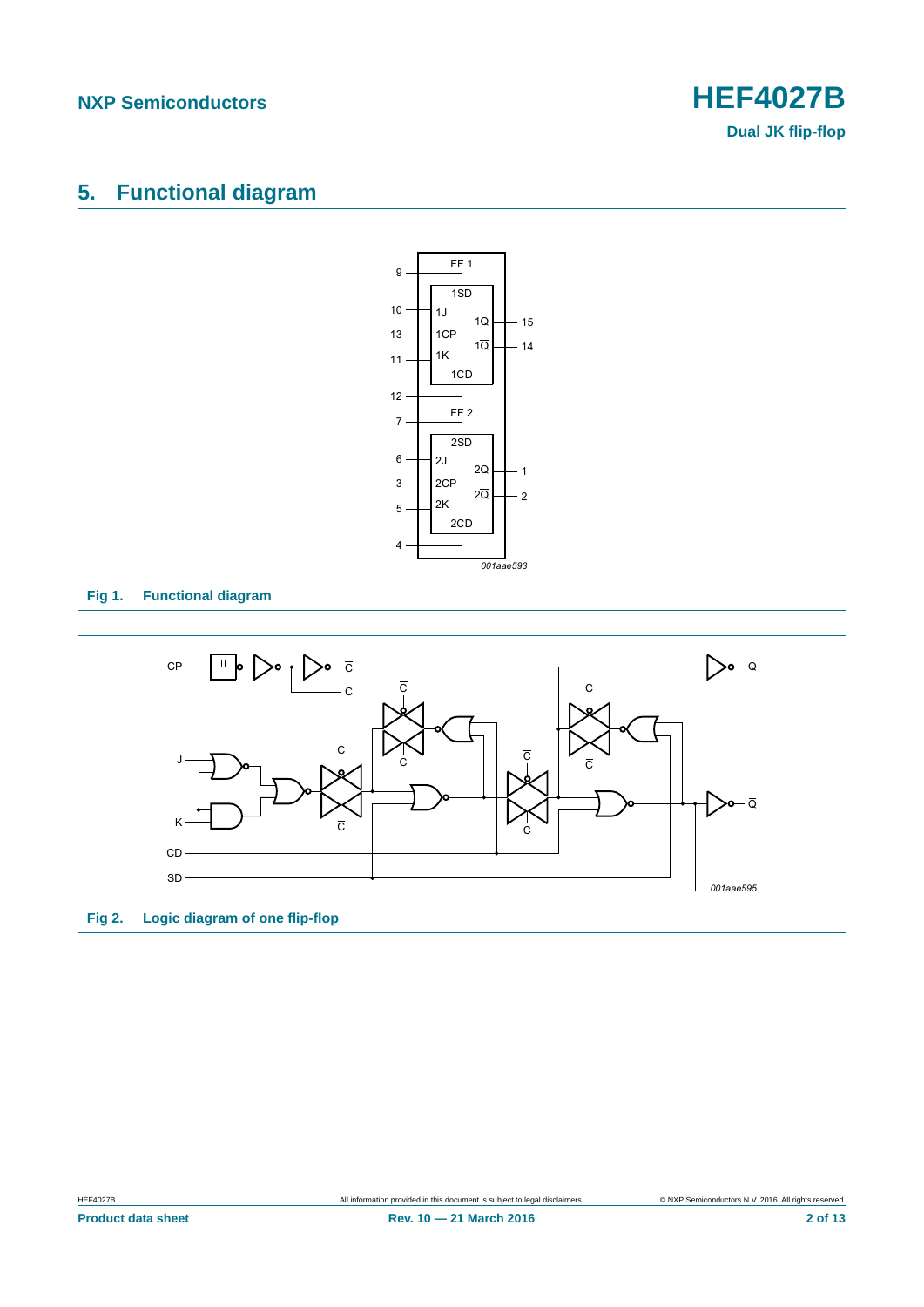## <span id="page-2-0"></span>**6. Pinning information**

## **6.1 Pinning**

<span id="page-2-1"></span>

## **6.2 Pin description**

# <span id="page-2-2"></span>**Table 2. Pin description**

| Symbol                            | <b>Pin</b> | <b>Description</b>                            |
|-----------------------------------|------------|-----------------------------------------------|
| $V_{SS}$                          | 8          | ground supply voltage                         |
| 1SD, 2SD                          | 9, 7       | asynchronous set-direct input (active HIGH)   |
| 1J, 2J                            | 10, 6      | synchronous input                             |
| 1K, 2K                            | 11, 5      | synchronous input                             |
| 1CD, 2CD                          | 12, 4      | asynchronous clear-direct input (active HIGH) |
| 1CP, 2CP                          | 13, 3      | clock input (LOW-to-HIGH edge-triggered)      |
| $1\overline{Q}$ , $2\overline{Q}$ | 14, 2      | complement output                             |
| 1Q, 2Q                            | 15, 1      | true output                                   |
| V <sub>DD</sub>                   | 16         | supply voltage                                |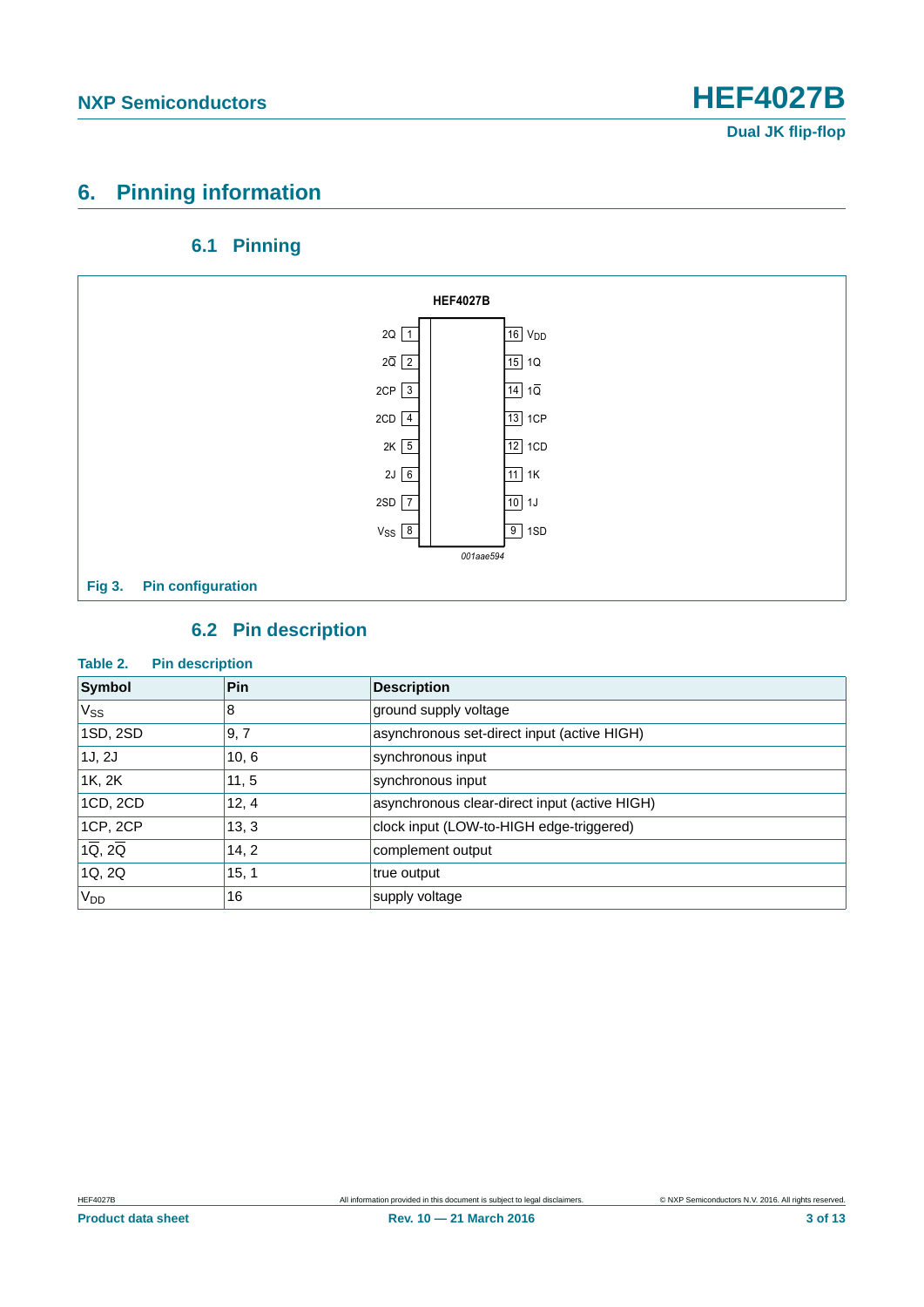## <span id="page-3-2"></span>**7. Functional description**

### Table 3. Function table<sup>[1]</sup>

| Inputs |     |     |              |    | <b>Outputs</b>  |           |
|--------|-----|-----|--------------|----|-----------------|-----------|
| nSD    | nCD | nCP | ∣nJ          | nK | nQ              | nQ        |
| Н      |     | ⋏   | $\checkmark$ | Χ  | Н               |           |
|        | Н   | Λ   |              | Χ  |                 | Н         |
| п      | Н   | Λ   |              | X  | Н               | Н         |
|        |     |     |              |    | no change       | no change |
|        |     |     | Н            |    | Н               |           |
|        |     |     |              | 'Η |                 | Н         |
|        |     |     | Н            | Н  | $n\overline{Q}$ | nQ        |

<span id="page-3-0"></span>[1]  $H = HIGH$  voltage level; L = LOW voltage level; X = don't care.;  $\hat{T} =$  positive-going transition.

## <span id="page-3-3"></span>**8. Limiting values**

### **Table 4. Limiting values**

*In accordance with the Absolute Maximum Rating System (IEC 60134).*

| Symbol                | Parameter               | <b>Conditions</b>                                                 | <b>Min</b>               | <b>Max</b>     | Unit        |
|-----------------------|-------------------------|-------------------------------------------------------------------|--------------------------|----------------|-------------|
| <b>V<sub>DD</sub></b> | supply voltage          |                                                                   | $-0.5$                   | $+18$          | ٧           |
| $I_{\mathsf{IK}}$     | input clamping current  | $V_1 < -0.5$ V or $V_1 > V_{DD} + 0.5$ V                          | ۰                        | ±10            | mA          |
| $ V_1$                | input voltage           |                                                                   | $-0.5$                   | $V_{DD}$ + 0.5 | V           |
| $I_{OK}$              | output clamping current | $V_{\Omega}$ < -0.5 V or V <sub>O</sub> > V <sub>DD</sub> + 0.5 V | ٠                        | ±10            | mA          |
| $I_{VQ}$              | input/output current    |                                                                   | $\overline{\phantom{a}}$ | ±10            | mA          |
| $I_{DD}$              | supply current          |                                                                   | $\overline{\phantom{a}}$ | 50             | mA          |
| $T_{\sf stg}$         | storage temperature     |                                                                   | $-65$                    | $+150$         | °C          |
| $T_{\mathsf{amb}}$    | ambient temperature     | in free air                                                       | $-40$                    | $+85$          | $^{\circ}C$ |
| $P_{\text{tot}}$      | total power dissipation | $T_{amb}$ –40 °C to +85 °C                                        |                          |                |             |
|                       |                         | $\boxed{1}$<br>SO <sub>16</sub> package                           | $\blacksquare$           | 500            | <b>mW</b>   |
| $\overline{P}$        | power dissipation       | per output                                                        |                          | 100            | mW          |

<span id="page-3-1"></span>[1] For SO16 package:  $P_{tot}$  derates linearly with 8 mW/K above 70 °C.

## <span id="page-3-4"></span>**9. Recommended operating conditions**

| Table 5. | <b>Recommended operating conditions</b> |  |
|----------|-----------------------------------------|--|
|          |                                         |  |

| Symbol                      | <b>Parameter</b>                    | <b>Conditions</b> | Min            | <b>Max</b>      | <b>Unit</b> |
|-----------------------------|-------------------------------------|-------------------|----------------|-----------------|-------------|
| 'V <sub>DD</sub>            | supply voltage                      |                   | 3              | 15              | V           |
| V <sub>1</sub>              | input voltage                       |                   | 0              | V <sub>DD</sub> | ٧           |
| $\mathsf{T}_{\mathsf{amb}}$ | ambient temperature                 | in free air       | $-40$          | $+85$           | $^{\circ}C$ |
| $\Delta t/\Delta V$         | input transition rise and fall rate | $V_{DD} = 5 V$    | ٠              | 3.75            | $\mu$ s/V   |
|                             |                                     | $V_{DD}$ = 10 V   | ۰              | 0.5             | $\mu$ s/V   |
|                             |                                     | $V_{DD}$ = 15 V   | $\blacksquare$ | 0.08            | $\mu$ s/V   |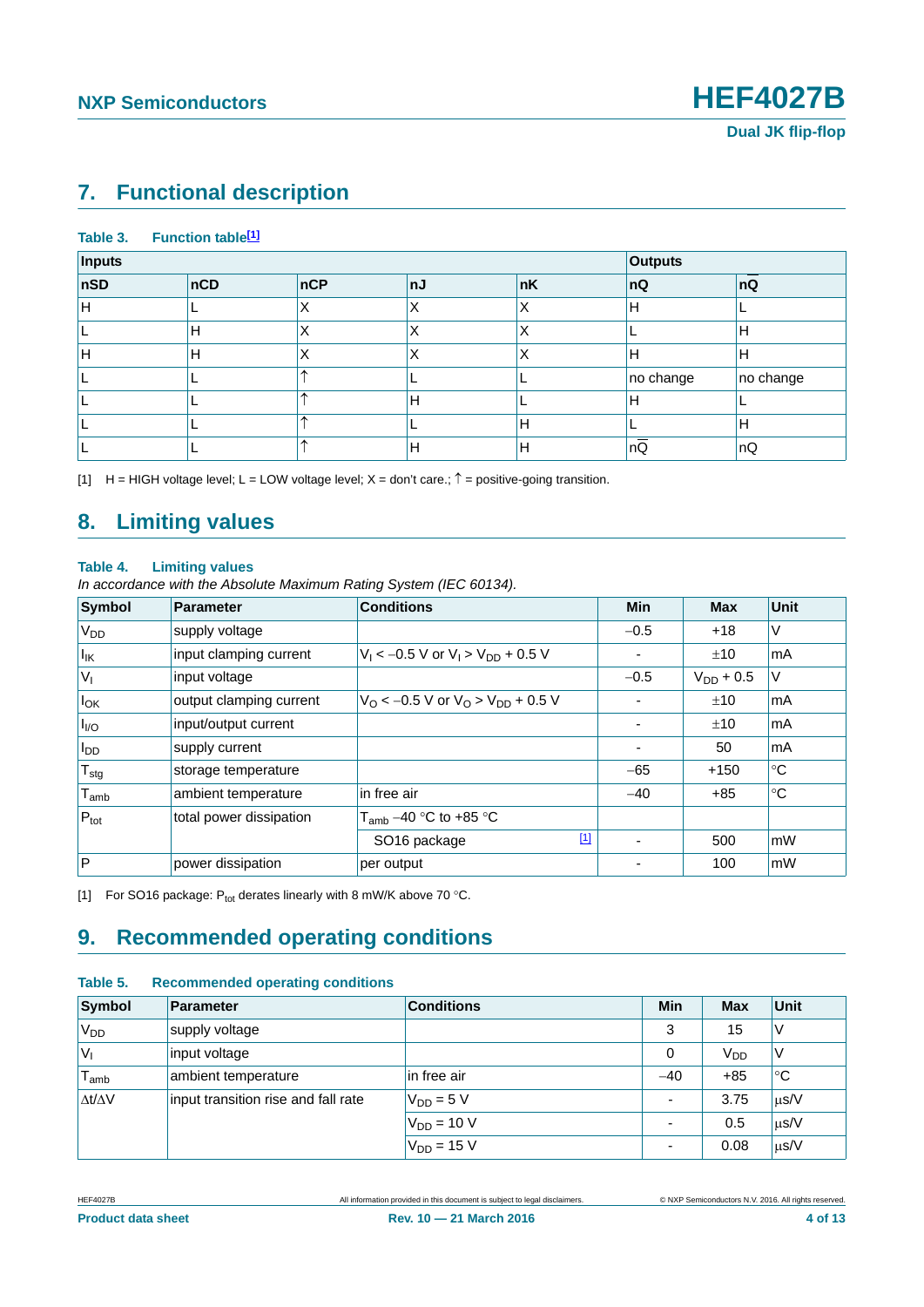## <span id="page-4-0"></span>**10. Static characteristics**

### **Table 6. Static characteristics**

 $V_{SS} = 0$  V;  $V_I = V_{SS}$  or  $V_{DD}$ ; unless otherwise specified.

| <b>Symbol</b>         | <b>Parameter</b>          | <b>Conditions</b>        | <b>V<sub>DD</sub></b> | $T_{amb} = -40 °C$           |                          |                              |               | $T_{amb}$ = 25 °C<br>$T_{amb}$ = 85 °C |                          | Unit    |
|-----------------------|---------------------------|--------------------------|-----------------------|------------------------------|--------------------------|------------------------------|---------------|----------------------------------------|--------------------------|---------|
|                       |                           |                          |                       | Min                          | <b>Max</b>               | Min                          | <b>Max</b>    | Min                                    | <b>Max</b>               |         |
| <b>V<sub>IH</sub></b> | HIGH-level input voltage  | $ I_{\text{O}} $ < 1 µA  | 5 V                   | 3.5                          |                          | 3.5                          |               | 3.5                                    |                          | $\vee$  |
|                       |                           |                          | 10 V                  | 7.0                          | ÷,                       | 7.0                          | ä,            | 7.0                                    | $\overline{\phantom{a}}$ | $\vee$  |
|                       |                           |                          | 15 V                  | 11.0                         | $\blacksquare$           | 11.0                         | L.            | 11.0                                   | ÷,                       | $\vee$  |
| $V_{IL}$              | LOW-level input voltage   | $ I_O  < 1 \mu A$        | 5 V                   | $\overline{\phantom{a}}$     | 1.5                      | $\blacksquare$               | 1.5           | $\blacksquare$                         | 1.5                      | V       |
|                       |                           |                          | 10 V                  | $\overline{\phantom{a}}$     | 3.0                      | $\blacksquare$               | 3.0           | $\blacksquare$                         | 3.0                      | V       |
|                       |                           |                          | 15 V                  | $\qquad \qquad \blacksquare$ | 4.0                      | $\blacksquare$               | 4.0           | $\overline{\phantom{0}}$               | 4.0                      | V       |
| V <sub>OH</sub>       | HIGH-level output voltage | $ I_{\Omega}  < 1 \mu A$ | 5 V                   | 4.95                         | $\overline{\phantom{a}}$ | 4.95                         | ÷,            | 4.95                                   | $\blacksquare$           | V       |
|                       |                           |                          | 10 V                  | 9.95                         | ÷,                       | 9.95                         | $\frac{1}{2}$ | 9.95                                   | $\blacksquare$           | $\vee$  |
|                       |                           |                          | 15 V                  | 14.95                        |                          | 14.95                        | L,            | 14.95                                  | $\overline{a}$           | V       |
| VOL                   | LOW-level output voltage  | $ I_{\Omega}  < 1 \mu A$ | 5 V                   |                              | 0.05                     | $\blacksquare$               | 0.05          | $\blacksquare$                         | 0.05                     | V       |
|                       |                           |                          | 10 V                  | $\blacksquare$               | 0.05                     | $\blacksquare$               | 0.05          | $\blacksquare$                         | 0.05                     | V       |
|                       |                           |                          | 15 V                  | $\blacksquare$               | 0.05                     | $\blacksquare$               | 0.05          | $\blacksquare$                         | 0.05                     | V       |
| $I_{OH}$              | HIGH-level output current | $V_{O} = 2.5 V$          | 5 V                   | $\qquad \qquad \blacksquare$ | $-1.7$                   | $\blacksquare$               | $-1.4$        | $\blacksquare$                         | $-1.1$                   | mA      |
|                       |                           | $V_0 = 4.6 V$            | 5 V                   | $\overline{\phantom{a}}$     | $-0.52$                  | $\blacksquare$               | $-0.44$       | $\blacksquare$                         | $-0.36$                  | mA      |
|                       |                           | $V_{O} = 9.5 V$          | 10 V                  | $\qquad \qquad \blacksquare$ | $-1.3$                   | $\blacksquare$               | $-1.1$        | $\overline{\phantom{0}}$               | $-0.9$                   | mA      |
|                       |                           | $V_{O}$ = 13.5 V         | 15 V                  | $\blacksquare$               | $-3.6$                   |                              | $-3.0$        |                                        | $-2.4$                   | mA      |
| $I_{OL}$              | LOW-level output current  | $V_O = 0.4 V$            | 5 V                   | 0.52                         | ä,                       | 0.44                         | ÷,            | 0.36                                   | $\overline{\phantom{a}}$ | mA      |
|                       |                           | $V_{O} = 0.5 V$          | 10 V                  | 1.3                          | $\blacksquare$           | 1.1                          | L,            | 0.9                                    | $\overline{\phantom{a}}$ | mA      |
|                       |                           | $V_0 = 1.5 V$            | 15 V                  | 3.6                          |                          | 3.0                          | L,            | 2.4                                    | $\blacksquare$           | mA      |
| h.                    | input leakage current     |                          | 15 V                  | ÷,                           | ±0.3                     | ÷,                           | ±0.3          | $\blacksquare$                         | $\pm 1.0$                | μA      |
| $I_{DD}$              | supply current            | $IO = 0$ A               | 5 V                   | $\blacksquare$               | 4.0                      | $\overline{a}$               | 4.0           | $\blacksquare$                         | 30                       | μA      |
|                       |                           |                          | 10 V                  | $\overline{\phantom{a}}$     | 8.0                      | $\qquad \qquad \blacksquare$ | 8.0           | ۰                                      | 60                       | μA      |
|                       |                           |                          | 15 V                  | $\overline{\phantom{a}}$     | 16.0                     | $\frac{1}{2}$                | 16.0          | $\overline{\phantom{0}}$               | 120                      | $\mu$ A |
| $C_1$                 | input capacitance         |                          |                       | $\qquad \qquad \blacksquare$ |                          | ÷,                           | 7.5           |                                        | ÷,                       | pF      |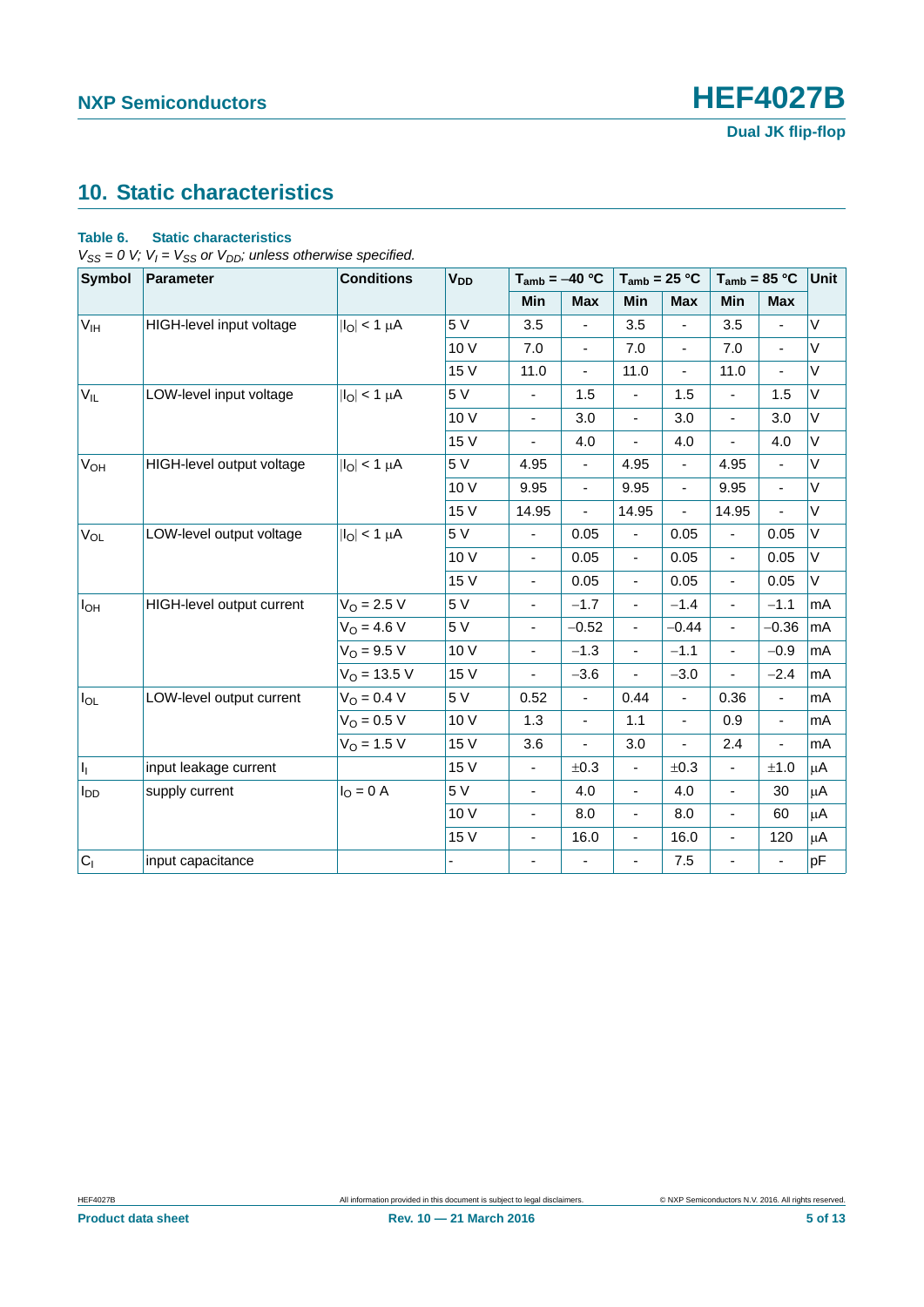## <span id="page-5-0"></span>**11. Dynamic characteristics**

### **Table 7. Dynamic characteristics**

*VSS = 0 V; Tamb = 25 C; for test circuit see [Figure 7;](#page-7-0) unless otherwise specified.*

|                                   | Symbol Parameter   | <b>Conditions</b>                    | <b>V<sub>DD</sub></b> | <b>Extrapolation formula[1]</b>      | Min                          | <b>Typ</b> | <b>Max</b>               | Unit |
|-----------------------------------|--------------------|--------------------------------------|-----------------------|--------------------------------------|------------------------------|------------|--------------------------|------|
| t <sub>PHL</sub>                  | <b>HIGH to LOW</b> | $CP \rightarrow Q, \overline{Q}$ ;   | 5 V                   | 78 ns + (0.55 ns/pF)CL               |                              | 105        | 210                      | ns   |
|                                   | propagation delay  | see Figure 4                         | 10 V                  | 29 ns + $(0.23 \text{ ns/pF})C_{L}$  | $\overline{\phantom{a}}$     | 40         | 80                       | ns   |
|                                   |                    |                                      | 15 V                  | 22 ns + $(0.16 \text{ ns/pF})C_{L}$  | $\blacksquare$               | 30         | 60                       | ns   |
|                                   |                    | $CD \rightarrow Q;$                  | 5 V                   | 93 ns + $(0.55 \text{ ns/pF})C_{L}$  | $\blacksquare$               | 120        | 240                      | ns   |
|                                   |                    | see Figure 4                         | 10 V                  | 33 ns + $(0.23 \text{ ns/pF})C_{L}$  | $\frac{1}{2}$                | 45         | 90                       | ns   |
|                                   |                    |                                      | 15 V                  | 27 ns + $(0.16 \text{ ns/pF})C_{L}$  | $\qquad \qquad \blacksquare$ | 35         | 70                       | ns   |
|                                   |                    | $SD \rightarrow \overline{Q}$ ;      | 5 V                   | 113 ns + $(0.55 \text{ ns/pF})C_{L}$ | $\overline{\phantom{a}}$     | 140        | 280                      | ns   |
|                                   |                    | see Figure 4                         | 10 V                  | 44 ns + $(0.23 \text{ ns/pF})C_{L}$  | $\qquad \qquad \blacksquare$ | 55         | 110                      | ns   |
|                                   |                    |                                      | 15 V                  | 32 ns + (0.16 ns/pF)CL               | $\blacksquare$               | 40         | 80                       | ns   |
| t <sub>PLH</sub>                  | LOW to HIGH        | $CP \rightarrow Q, \overline{Q}$ ;   | 5 V                   | 58 ns + $(0.55 \text{ ns/pF})C_{L}$  | $\blacksquare$               | 85         | 170                      | ns   |
|                                   | propagation delay  | see Figure 4                         | 10 V                  | 27 ns + $(0.23 \text{ ns/pF})C_{L}$  | ÷,                           | 35         | 70                       | ns   |
|                                   |                    |                                      | 15 V                  | 22 ns + $(0.16 \text{ ns/pF})C_{L}$  | $\qquad \qquad \blacksquare$ | 30         | 60                       | ns   |
|                                   |                    | $CD \rightarrow \overline{Q}$ ;      | 5 V                   | 48 ns + $(0.55 \text{ ns/pF})C_L$    | $\qquad \qquad \blacksquare$ | 75         | 150                      | ns   |
|                                   |                    | see Figure 4                         | 10 V                  | 24 ns + $(0.23 \text{ ns/pF})C_{L}$  | $\blacksquare$               | 35         | 70                       | ns   |
|                                   |                    |                                      | 15 V                  | 17 ns + $(0.16 \text{ ns/pF})C_{L}$  | $\blacksquare$               | 25         | 50                       | ns   |
|                                   |                    | $SD \rightarrow Q$ ;<br>see Figure 4 | 5 V                   | 43 ns + $(0.55 \text{ ns/pF})C_{L}$  | $\overline{\phantom{0}}$     | 70         | 140                      | ns   |
|                                   |                    |                                      | 10 V                  | 19 ns + $(0.23 \text{ ns/pF})C_L$    | $\frac{1}{2}$                | 30         | 60                       | ns   |
|                                   |                    |                                      | 15 V                  | 17 ns + $(0.16 \text{ ns/pF})C_{L}$  | $\qquad \qquad \blacksquare$ | 25         | 50                       | ns   |
| $ t_t $                           | transition time    | see Figure 4                         | $[2]$<br>5 V          | 10 ns + $(1.00 \text{ ns/pF})C_{L}$  | $\qquad \qquad \blacksquare$ | 60         | 120                      | ns   |
|                                   |                    |                                      | 10 V                  | 9 ns + $(0.42 \text{ ns/pF})C_{L}$   | $\qquad \qquad \blacksquare$ | 30         | 60                       | ns   |
|                                   |                    |                                      | 15 V                  | 6 ns + $(0.28 \text{ ns/pF})C_L$     | $\blacksquare$               | 20         | 40                       | ns   |
| $t_{\scriptscriptstyle\text{SU}}$ | set-up time        | $J, K \rightarrow CP;$               | 5 V                   |                                      | 50                           | 25         | $\overline{\phantom{a}}$ | ns   |
|                                   |                    | see Figure 5                         | 10 V                  |                                      | 30                           | 10         | $\overline{\phantom{a}}$ | ns   |
|                                   |                    |                                      | 15 V                  |                                      | 20                           | 5          | $\overline{\phantom{a}}$ | ns   |
| $ t_h$                            | hold time          | $J, K \rightarrow CP;$               | 5 V                   |                                      | 25                           | 0          | $\overline{\phantom{a}}$ | ns   |
|                                   |                    | see Figure 5                         | 10 V                  |                                      | 20                           | 0          | $\overline{\phantom{a}}$ | ns   |
|                                   |                    |                                      | 15 V                  |                                      | 15                           | 5          | $\blacksquare$           | ns   |
| t <sub>w</sub>                    | pulse width        | CP LOW;                              | 5 V                   |                                      | 80                           | 40         | $\blacksquare$           | ns   |
|                                   |                    | minimum width<br>see Figure 5        | 10 V                  |                                      | 30                           | 15         | $\overline{\phantom{a}}$ | ns   |
|                                   |                    |                                      | 15 V                  |                                      | 24                           | 12         | $\overline{\phantom{a}}$ | ns   |
|                                   |                    | SD, CD HIGH;                         | 5 V                   |                                      | 90                           | 45         | ÷                        | ns   |
|                                   |                    | minimum width<br>see Figure 6        | 10 V                  |                                      | 40                           | 20         | $\overline{\phantom{a}}$ | ns   |
|                                   |                    |                                      | 15 V                  |                                      | 30                           | 15         | $\overline{\phantom{a}}$ | ns   |
| $t_{rec}$                         | recovery time      | SD, CD inputs;                       | 5 V                   |                                      | $+20$                        | $-15$      | $\overline{\phantom{a}}$ | ns   |
|                                   |                    | see Figure 6                         | 10 V                  |                                      | $+15$                        | $-10$      | $\overline{\phantom{a}}$ | ns   |
|                                   |                    |                                      | 15 V                  |                                      | $+10$                        | $-5$       | ٠                        | ns   |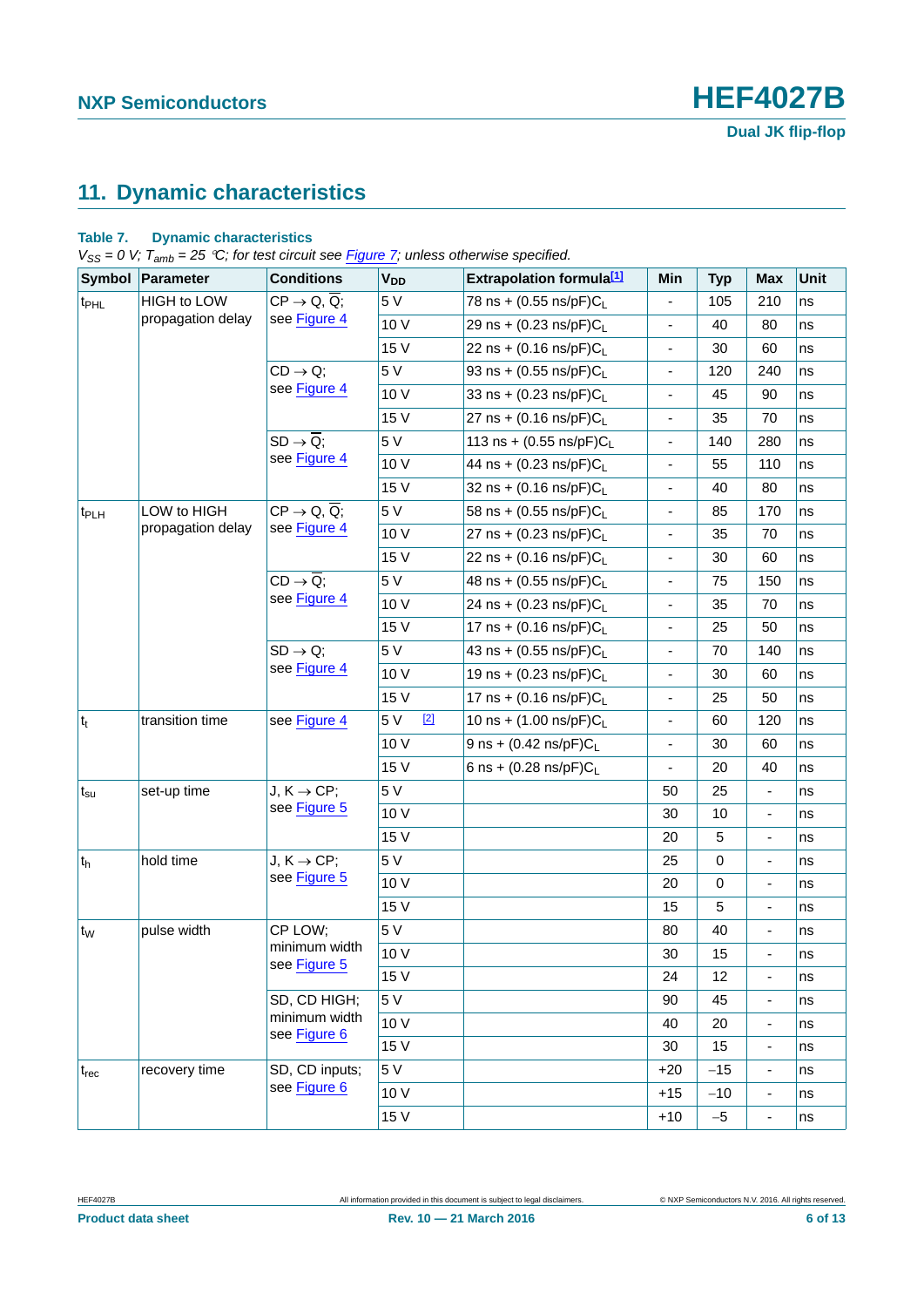**Dual JK flip-flop**

|                  | $V_{SS} = 0$ V; $T_{amb} = 25$ °C; for test circuit see Figure 7; unless otherwise specified. |                                 |                       |                                  |     |     |     |      |  |
|------------------|-----------------------------------------------------------------------------------------------|---------------------------------|-----------------------|----------------------------------|-----|-----|-----|------|--|
|                  | Symbol Parameter                                                                              | <b>Conditions</b>               | <b>V<sub>DD</sub></b> | <b>Extrapolation formula</b> [1] | Min | Tvp | Max | Unit |  |
| <sup>I</sup> max | maximum                                                                                       | $ CP $ input:                   | 5V                    |                                  | 4   |     |     | MHz  |  |
|                  | <b>frequency</b>                                                                              | $J = K = HIGH;$<br>see Figure 5 | 10V                   |                                  | 12  | 25  |     | MHz  |  |
|                  |                                                                                               |                                 | 15V                   |                                  | 15  | 30  |     | MHz  |  |

### **Table 7. Dynamic characteristics** *…continued*

<span id="page-6-0"></span>[1] The typical values of the propagation delay and transition times are calculated from the extrapolation formulas shown  $(C_L$  in pF).

<span id="page-6-2"></span>[2]  $t_t$  is the same as  $t_{\text{TLH}}$  and  $t_{\text{THL}}$ .

### Table 8. Dynamic power dissipation P<sub>D</sub>

*P*<sub>D</sub> can be calculated from the formulas shown.  $V_{SS} = 0$  V;  $t_r = t_f \le 20$  ns;  $T_{amb} = 25$  °C.

| Symbol | Parameter     | <b>V<sub>DD</sub></b> | Typical formula for $P_D(\mu W)$                                  | Where:                                         |
|--------|---------------|-----------------------|-------------------------------------------------------------------|------------------------------------------------|
| $P_D$  | dynamic power | 5 V                   | $P_D = 900 \times f_i + \Sigma(f_0 \times C_1) \times V_{DD}^2$   | $f_i$ = input frequency in MHz;                |
|        | dissipation   | 10V                   | $P_D = 4500 \times f_i + \Sigma(f_o \times C_L) \times V_{DD}^2$  | $fo$ = output frequency in MHz;                |
|        |               | 15V                   | $P_D = 13200 \times f_i + \Sigma(f_o \times C_L) \times V_{DD}^2$ | $ C_1 $ = output load capacitance in pF;       |
|        |               |                       |                                                                   | $V_{DD}$ = supply voltage in V;                |
|        |               |                       |                                                                   | $\Sigma(f_0 \times C_L)$ = sum of the outputs. |

## <span id="page-6-4"></span>**12. Waveforms**

<span id="page-6-3"></span><span id="page-6-1"></span>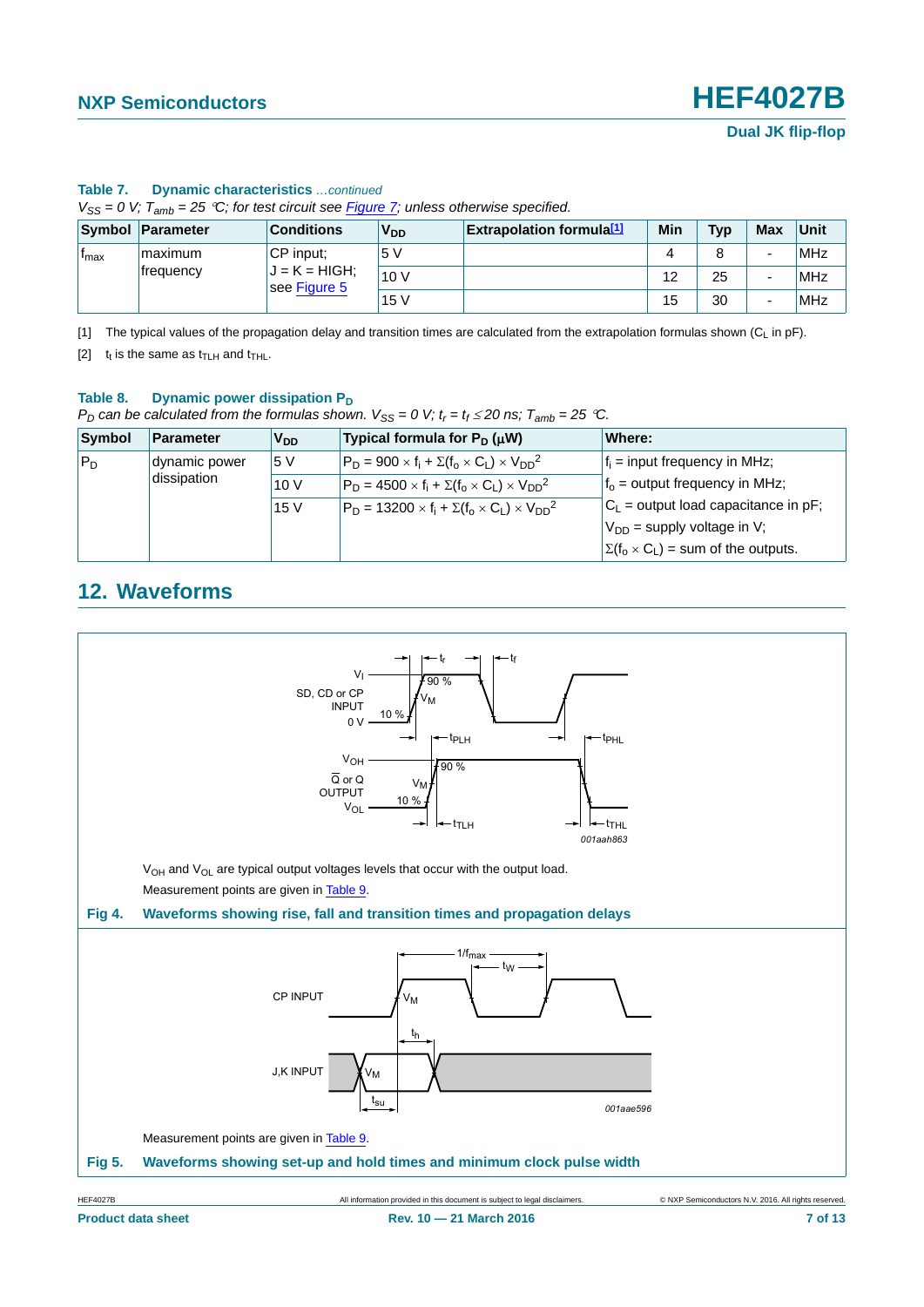**Dual JK flip-flop**



### <span id="page-7-2"></span><span id="page-7-1"></span>**Table 9. Measurement points**

| Supply voltage | <b>Input</b>       | Output             |
|----------------|--------------------|--------------------|
| $V_{DD}$       | $V_{\mathsf{M}}$   | $V_M$              |
| 5 V to 15 V    | 0.5V <sub>DD</sub> | 0.5V <sub>DD</sub> |



### <span id="page-7-3"></span><span id="page-7-0"></span>**Table 10. Test data**

| <b>Supply voltage</b> | Input                | Load                              |        |
|-----------------------|----------------------|-----------------------------------|--------|
| V <sub>DD</sub>       | $\mathbf v$          | ∣ ւ <sub>r</sub> , ւ <sub>f</sub> | $\sim$ |
| $15$ V to 15 V        | $V_{SS}$ or $V_{DD}$ | $\leq$ 20 ns                      | 50 pF  |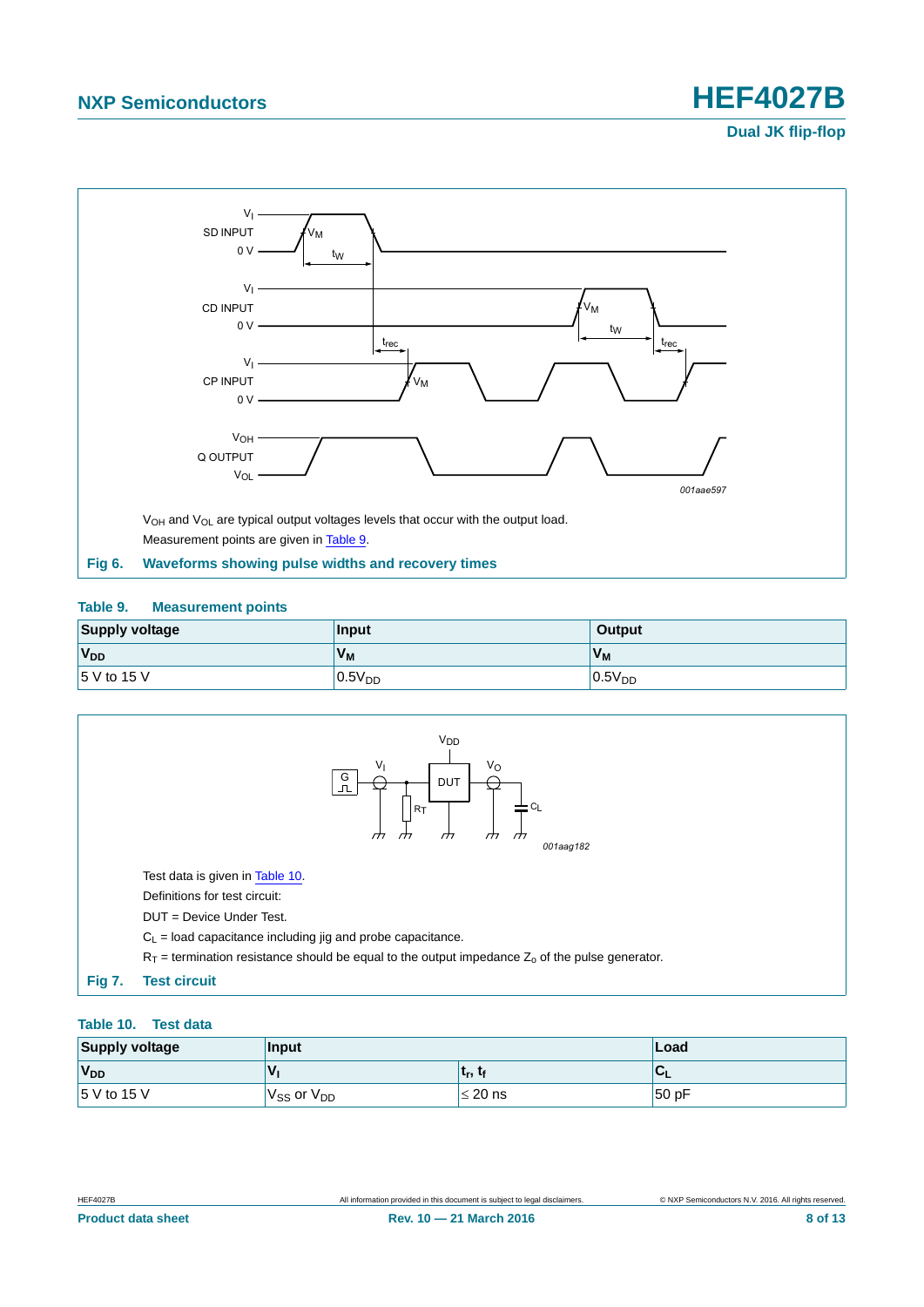**Dual JK flip-flop**

## <span id="page-8-0"></span>**13. Package outline**



### **Fig 8. Package outline SOT109-1 (SO16)**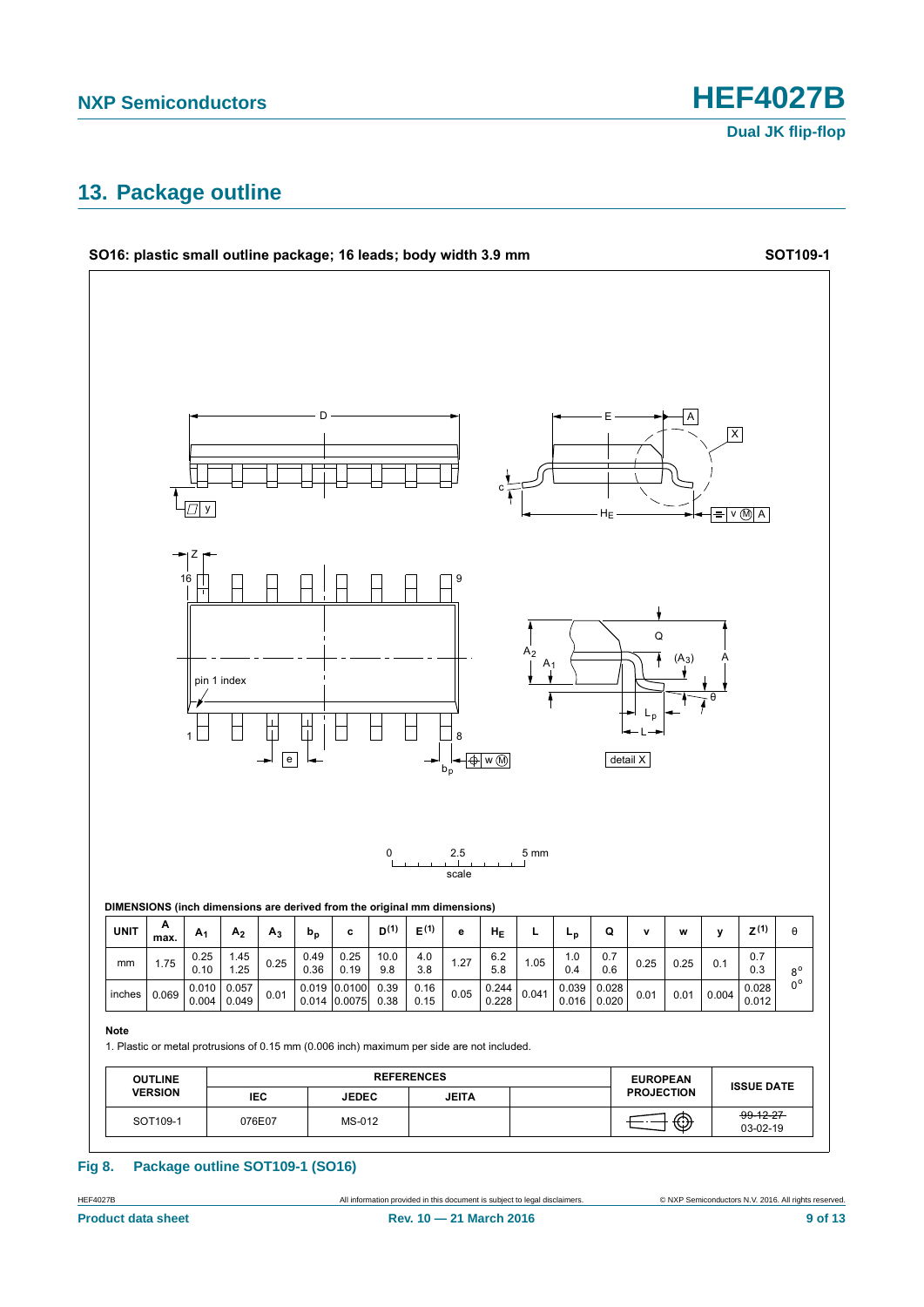## <span id="page-9-0"></span>**14. Revision history**

### **Table 11. Revision history**

| Document ID         | Release date                               | Data sheet status                                             | <b>Change notice</b> | <b>Supersedes</b>   |
|---------------------|--------------------------------------------|---------------------------------------------------------------|----------------------|---------------------|
| HEF4027B v.10       | 20160321                                   | Product data sheet                                            |                      | HEF4027B v.9        |
| Modifications:      | • Type number HEF4027BP (SOT38-4) removed. |                                                               |                      |                     |
| HEF4027B v.9        | 20111118                                   | Product data sheet                                            |                      | <b>HEF4027B v.8</b> |
| Modifications:      | Legal pages updated.                       |                                                               |                      |                     |
|                     |                                            | Changes in "General description" and "Features and benefits". |                      |                     |
| <b>HEF4027B v.8</b> | 20111010                                   | Product data sheet                                            |                      | HEF4027B v.7        |
| <b>HEF4027B v.7</b> | 20091125                                   | Product data sheet                                            |                      | HEF4027B v.6        |
| HEF4027B v.6        | 20090624                                   | Product data sheet                                            |                      | HEF4027B v.5        |
| HEF4027B v.5        | 20081110                                   | Product data sheet                                            |                      | HEF4027B v.4        |
| HEF4027B v.4        | 20080703                                   | Product specification                                         |                      | HEF4027B_CNV v.3    |
| HEF4027B CNV v.3    | 19950101                                   | Product specification                                         |                      | HEF4027B_CNV v.2    |
| HEF4027B_CNV v.2    | 19950101                                   | Product specification                                         |                      |                     |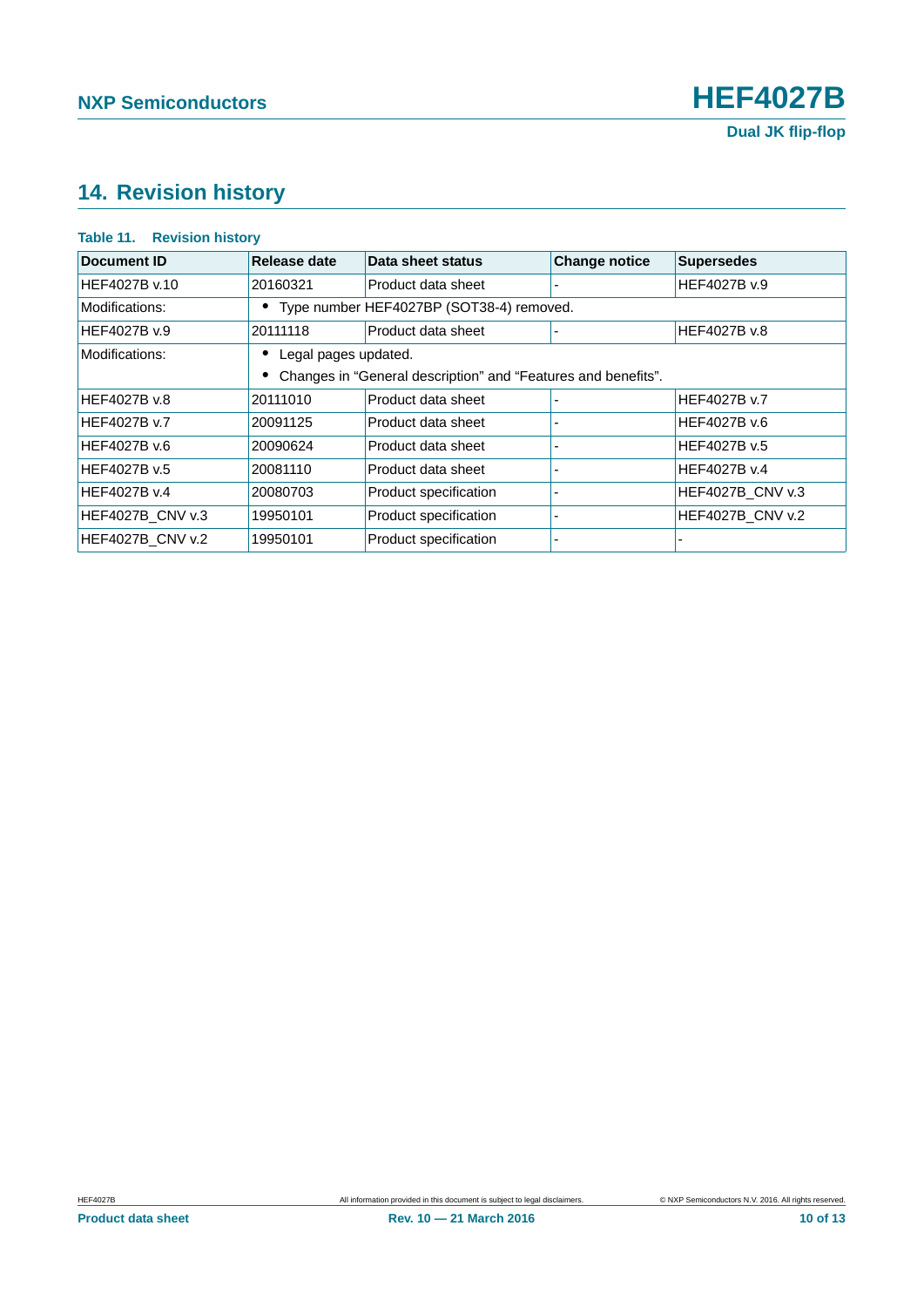## <span id="page-10-3"></span>**15. Legal information**

### <span id="page-10-4"></span>**15.1 Data sheet status**

| Document status[1][2]          | <b>Product status</b> <sup>[3]</sup> | <b>Definition</b>                                                                     |
|--------------------------------|--------------------------------------|---------------------------------------------------------------------------------------|
| Objective [short] data sheet   | Development                          | This document contains data from the objective specification for product development. |
| Preliminary [short] data sheet | Qualification                        | This document contains data from the preliminary specification.                       |
| Product [short] data sheet     | Production                           | This document contains the product specification.                                     |

<span id="page-10-0"></span>[1] Please consult the most recently issued document before initiating or completing a design.

<span id="page-10-1"></span>[2] The term 'short data sheet' is explained in section "Definitions".

<span id="page-10-2"></span>[3] The product status of device(s) described in this document may have changed since this document was published and may differ in case of multiple devices. The latest product status<br>information is available on the Intern

### <span id="page-10-5"></span>**15.2 Definitions**

**Draft —** The document is a draft version only. The content is still under internal review and subject to formal approval, which may result in modifications or additions. NXP Semiconductors does not give any representations or warranties as to the accuracy or completeness of information included herein and shall have no liability for the consequences of use of such information.

**Short data sheet —** A short data sheet is an extract from a full data sheet with the same product type number(s) and title. A short data sheet is intended for quick reference only and should not be relied upon to contain detailed and full information. For detailed and full information see the relevant full data sheet, which is available on request via the local NXP Semiconductors sales office. In case of any inconsistency or conflict with the short data sheet, the full data sheet shall prevail.

**Product specification —** The information and data provided in a Product data sheet shall define the specification of the product as agreed between NXP Semiconductors and its customer, unless NXP Semiconductors and customer have explicitly agreed otherwise in writing. In no event however, shall an agreement be valid in which the NXP Semiconductors product is deemed to offer functions and qualities beyond those described in the Product data sheet.

### <span id="page-10-6"></span>**15.3 Disclaimers**

**Limited warranty and liability —** Information in this document is believed to be accurate and reliable. However, NXP Semiconductors does not give any representations or warranties, expressed or implied, as to the accuracy or completeness of such information and shall have no liability for the consequences of use of such information. NXP Semiconductors takes no responsibility for the content in this document if provided by an information source outside of NXP Semiconductors.

In no event shall NXP Semiconductors be liable for any indirect, incidental, punitive, special or consequential damages (including - without limitation - lost profits, lost savings, business interruption, costs related to the removal or replacement of any products or rework charges) whether or not such damages are based on tort (including negligence), warranty, breach of contract or any other legal theory.

Notwithstanding any damages that customer might incur for any reason whatsoever, NXP Semiconductors' aggregate and cumulative liability towards customer for the products described herein shall be limited in accordance with the *Terms and conditions of commercial sale* of NXP Semiconductors.

**Right to make changes —** NXP Semiconductors reserves the right to make changes to information published in this document, including without limitation specifications and product descriptions, at any time and without notice. This document supersedes and replaces all information supplied prior to the publication hereof.

**Suitability for use —** NXP Semiconductors products are not designed, authorized or warranted to be suitable for use in life support, life-critical or safety-critical systems or equipment, nor in applications where failure or malfunction of an NXP Semiconductors product can reasonably be expected to result in personal injury, death or severe property or environmental damage. NXP Semiconductors and its suppliers accept no liability for inclusion and/or use of NXP Semiconductors products in such equipment or applications and therefore such inclusion and/or use is at the customer's own risk.

**Applications —** Applications that are described herein for any of these products are for illustrative purposes only. NXP Semiconductors makes no representation or warranty that such applications will be suitable for the specified use without further testing or modification.

Customers are responsible for the design and operation of their applications and products using NXP Semiconductors products, and NXP Semiconductors accepts no liability for any assistance with applications or customer product design. It is customer's sole responsibility to determine whether the NXP Semiconductors product is suitable and fit for the customer's applications and products planned, as well as for the planned application and use of customer's third party customer(s). Customers should provide appropriate design and operating safeguards to minimize the risks associated with their applications and products.

NXP Semiconductors does not accept any liability related to any default, damage, costs or problem which is based on any weakness or default in the customer's applications or products, or the application or use by customer's third party customer(s). Customer is responsible for doing all necessary testing for the customer's applications and products using NXP Semiconductors products in order to avoid a default of the applications and the products or of the application or use by customer's third party customer(s). NXP does not accept any liability in this respect.

**Limiting values —** Stress above one or more limiting values (as defined in the Absolute Maximum Ratings System of IEC 60134) will cause permanent damage to the device. Limiting values are stress ratings only and (proper) operation of the device at these or any other conditions above those given in the Recommended operating conditions section (if present) or the Characteristics sections of this document is not warranted. Constant or repeated exposure to limiting values will permanently and irreversibly affect the quality and reliability of the device.

**Terms and conditions of commercial sale —** NXP Semiconductors products are sold subject to the general terms and conditions of commercial sale, as published at<http://www.nxp.com/profile/terms>, unless otherwise agreed in a valid written individual agreement. In case an individual agreement is concluded only the terms and conditions of the respective agreement shall apply. NXP Semiconductors hereby expressly objects to applying the customer's general terms and conditions with regard to the purchase of NXP Semiconductors products by customer.

**No offer to sell or license —** Nothing in this document may be interpreted or construed as an offer to sell products that is open for acceptance or the grant, conveyance or implication of any license under any copyrights, patents or other industrial or intellectual property rights.

HEF4027B All information provided in this document is subject to legal disclaimers. © NXP Semiconductors N.V. 2016. All rights reserved.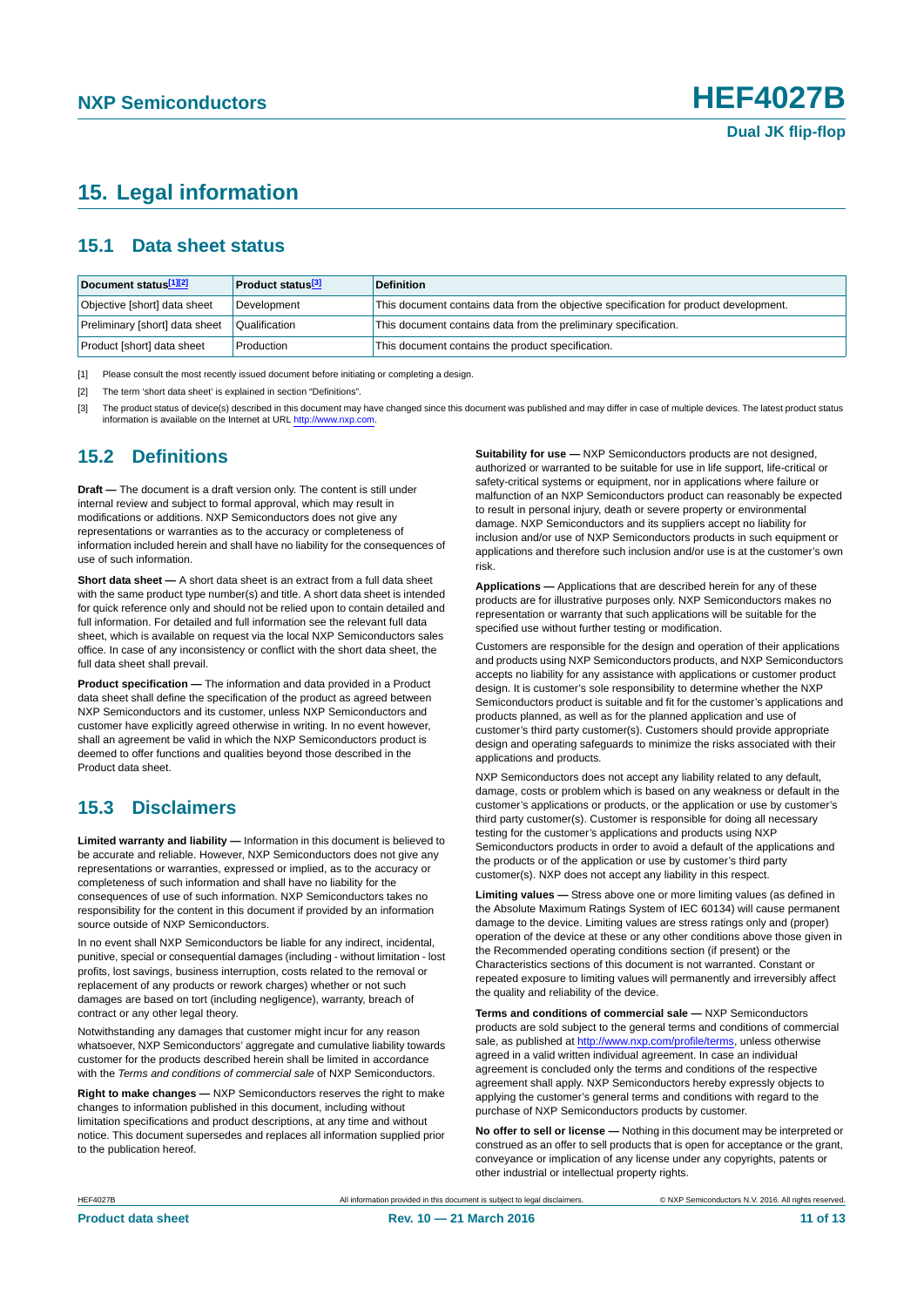### **Dual JK flip-flop**

**Export control —** This document as well as the item(s) described herein may be subject to export control regulations. Export might require a prior authorization from competent authorities.

**Non-automotive qualified products —** Unless this data sheet expressly states that this specific NXP Semiconductors product is automotive qualified, the product is not suitable for automotive use. It is neither qualified nor tested in accordance with automotive testing or application requirements. NXP Semiconductors accepts no liability for inclusion and/or use of non-automotive qualified products in automotive equipment or applications.

In the event that customer uses the product for design-in and use in automotive applications to automotive specifications and standards, customer (a) shall use the product without NXP Semiconductors' warranty of the product for such automotive applications, use and specifications, and (b) whenever customer uses the product for automotive applications beyond

NXP Semiconductors' specifications such use shall be solely at customer's own risk, and (c) customer fully indemnifies NXP Semiconductors for any liability, damages or failed product claims resulting from customer design and use of the product for automotive applications beyond NXP Semiconductors' standard warranty and NXP Semiconductors' product specifications.

**Translations —** A non-English (translated) version of a document is for reference only. The English version shall prevail in case of any discrepancy between the translated and English versions.

### <span id="page-11-0"></span>**15.4 Trademarks**

Notice: All referenced brands, product names, service names and trademarks are the property of their respective owners.

## <span id="page-11-1"></span>**16. Contact information**

For more information, please visit: **http://www.nxp.com**

For sales office addresses, please send an email to: **salesaddresses@nxp.com**